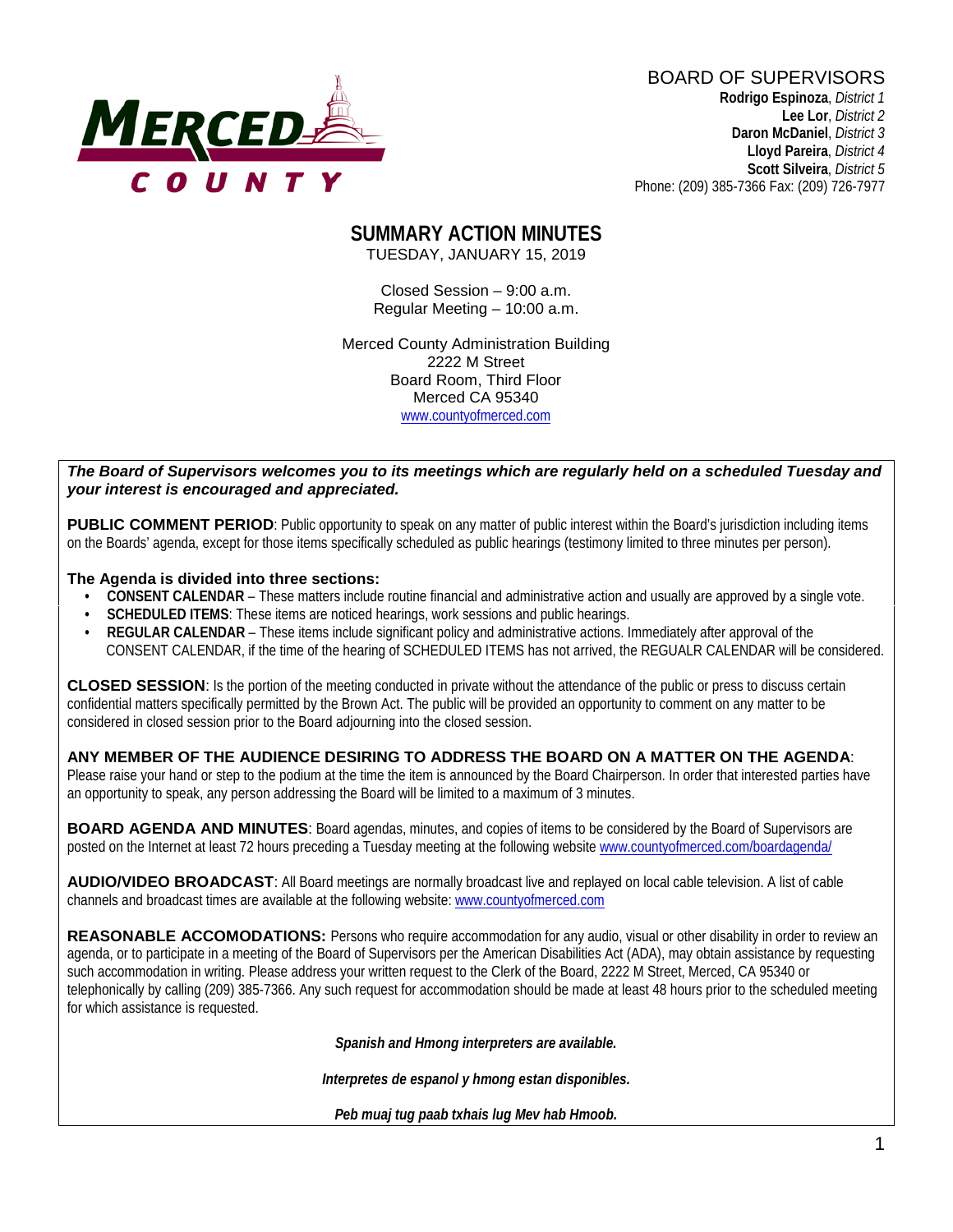### SCHEDULED ITEMS

### **9:00 A. M. THE PUBLIC IS INVITED TO SPEAK ON ANY ITEM ON THE AGENDA-TESTIMONY IS LIMITED TO THREE MINUTES PER PERSON**

### **CLOSED SESSION - CONFERENCE WITH LEGAL COUNSEL - EXISTING LITIGATION:**

It is the intention of the Board to meet in Closed Session concerning Existing Litigation pursuant to Government Code Section 54956.9(d)(1): Emerich, et al. v. County of Merced, Merced Superior Court Case no. 17CV-02038.

#### **CLOSED SESSION - CONFERENCE WITH LEGAL COUNSEL - EXISTING LITIGATION:**

It is the intention of the Board to meet in Closed Session concerning Existing Litigation pursuant to Government Code Section 54956.9(d)(1): In the Matter of Billy Bush, CSMCS Cast No. ARB-17-0062.

#### **THE BOARD RECESSED AT 9:01 A.M. AND RECONVENED AT 10:00 A.M. WITH ALL MEMBERS PRESENT, AND THE CHAIRMAN ADVISED STAFF WAS GIVEN DIRECTION**

**GOVERNMENT CODE SECTION 54954.2 COMPLIANCE (LATE AGENDA ITEMS)**

**10:00 A. M. PLEDGE OF ALLEGIANCE/INVOCATION by Angel Barragan**

**PUBLIC OPPORTUNITY TO SPEAK ON ANY MATTER OF PUBLIC INTEREST WITHIN THE BOARD'S JURISDICTION INCLUDING ITEMS ON THE BOARD'S AGENDA, EXCEPT FOR THOSE ITEMS SPECIFICALLY SCHEDULED AS PUBLIC HEARINGS (TESTIMONY LIMITED TO THREE MINUTES PER PERSON)**

### *REVIEW BOARD ORDER – SEE PAGE 10*

#### **PRESENTATION:**

Nomination of Chairman and Vice Chairman for the Year 2019 **THE BOARD NOMINATES SUPERVISOR PAREIRA AS 2019 CHAIRMAN AND SUPERVISOR ESPINOZA AS 2019 VICE-CHAIRMAN AYES: ALL**

#### **APPROVAL OF CONSENT AGENDA CALENDAR (ITEMS #1 - 26)**

#### **PUBLIC HEARING/SCHEDULE ITEM**

#### **PUBLIC WORKS - FIRST READING - PROPOSED ORDINANCE**

Conduct First Reading of a proposed ordinance amending the refuse service fees, which increases refuse service fees by 4.27% for the County Solid Waste Franchise Areas 1 through 5, in unincorporated areas of Merced County north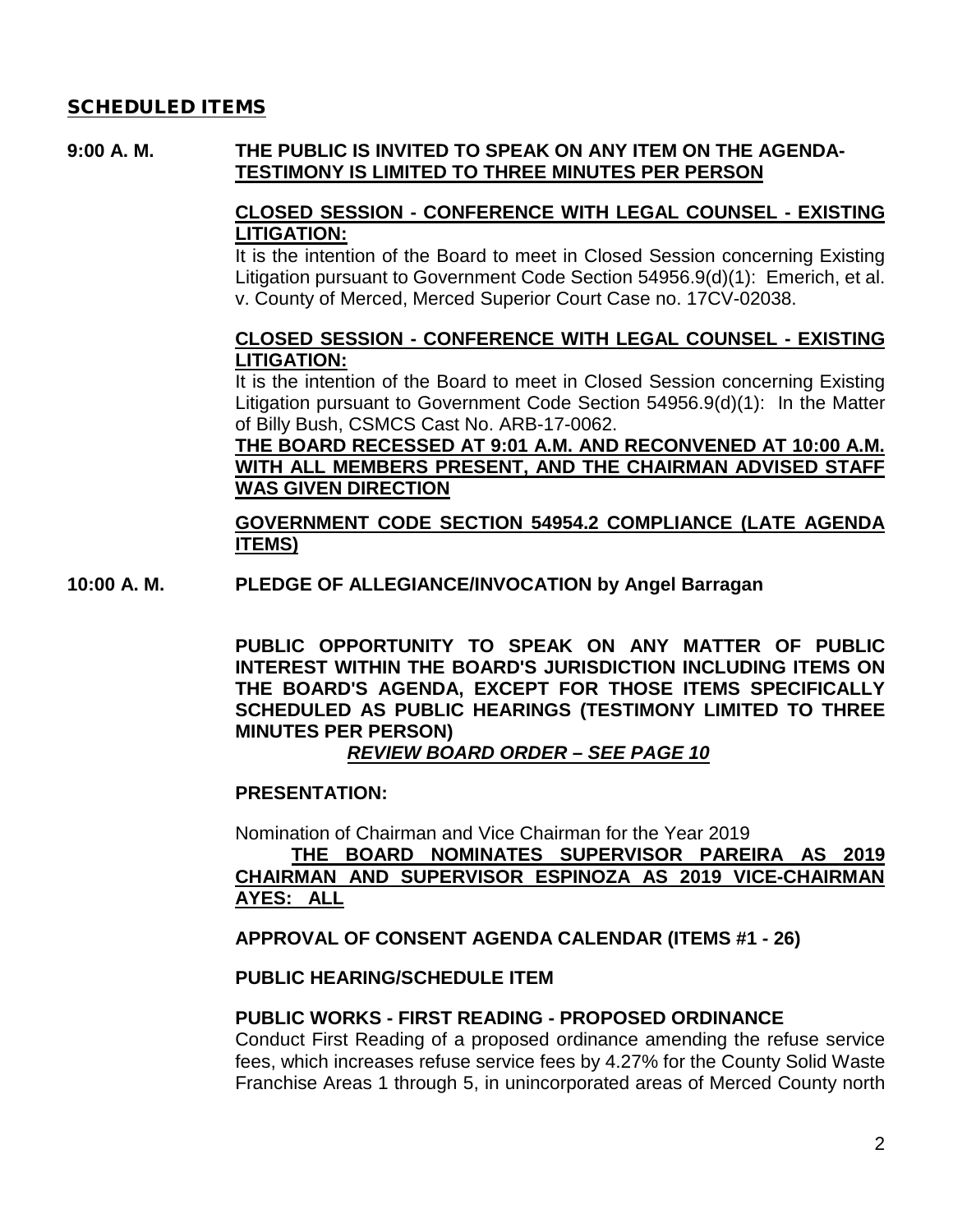of Highway 140 (Amends Ordinance No. 1957 and Chapter 5.90 of the Merced County Code); and set second reading for January 29, 2019 at 10:00 a.m. **RECOMMENDATION:**

1) Conduct a first reading of a proposed ordinance amending the refuse service fees, which increases refuse service fees by 4.27% for County Solid Waste Franchise Areas 1 through 5 in unincorporated areas of Merced County north of Highway 140; 2) Waive further reading of proposed Ordinance; and 3)Set a Second reading and possible adoption of the proposed ordinance for January 29, 2019 at 10:00 a.m. (Amends Ordinance No. 1957 and Chapter 5.90 of the Merced County Code).

## *REVIEW BOARD ORDER – SEE PAGE 10 AND 11*

### **TREASURER/TAX COLLECTOR - PUBLIC HEARING - PROPOSED ORDINANCE**

Introduce Proposed Ordinance entitled "An Ordinance amending the Merced County Treasurer-Tax Collector Fee Schedule" (Amends Ordinance No. 1964 and County Code Chapter 5.56.10).

#### **RECOMMENDATION:**

1) Introduce the proposed Ordinance entitled "An Ordinance amending the Merced County Treasurer-Tax Collector Fee Schedule" (Amends Ordinance No. 1964 and County Code Chapter 5.56.10); 2) Waiver further reading of the proposed ordinance; 3) Open Public Hearing and received testimony; 4) Close the Public Hearing; and, 5) Adopt the Proposed Ordinance.

## *REVIEW BOARD ORDER – SEE PAGE 11*

#### **REPORTS/BOARD DIRECTION**

County Executive Officer, County Counsel, Board of Supervisors Members

### CONSENT CALENDAR (Items # 1-26) **APPROVED AS RECOMMENDED AYES: ALL**

#### Public Works

- 1. Approve Budget Transfer in the amount of \$75,000 for ADA improvements required for the Winton Kitchen Remodel.
- 2. Approve Budget Transfer in the amount of \$2,724,681 to increase Atwater Merced Expressway (AME) appropriation to complete the Project Approval and Environmental Document (PAED) phase. (4/5 Vote Required)
- 3. Approve and authorize the Chairman to sign Amendment Contract No. 2017086 (JOC-05) with T & S West for Building Construction Remodeling, Repairs and Maintenance Services.

#### Health

- 4. Approve and authorize the Chairman to sign Amendment Contract No. 2015185 with FirstWatch Solutions, Inc. for Real-Time Early Warning System Software.
- 5. Ratify Amendment Contract No. 2013102 with California Forensic Medical Group for Correctional Health Services and authorize the Chairman to sign amendment.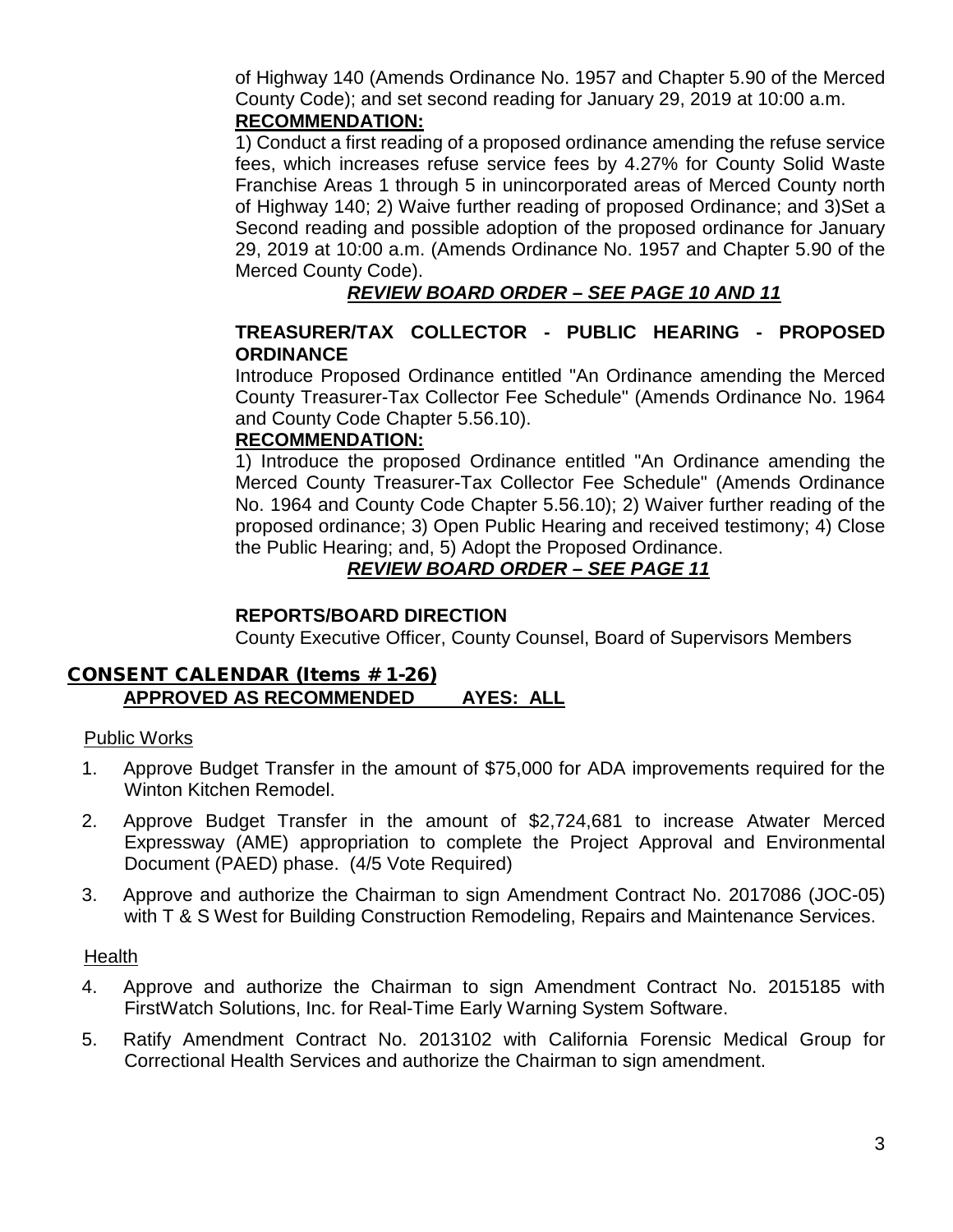### Human Services Agency

6. Proclaim the month of January 2019 as "National Slavery and Human Trafficking Prevention Month".

### Workforce Development

- 7. Accept Modification (16) to Workforce Innovation and Opportunity Act Subgrant K7102042 (Amendment Contract No. 2016167) with the State Employment Development Dept. for the Storm National Dislocated Worker Grant (NDWG) 2017 Project.
- 8. Accept Modification (11) to Workforce Innovation and Opportunity Act Subgrant K8106644 (Amendment Contract No. 2017211) with State Dept. of Employment Development for the Storm NDWG 2017 Project.
- 9. Approve and authorize the Chairman to sign Amendment Contract No. 2018137 with Merced County Office of Education to provide Workforce Innovation and Opportunity Act youth services.
- 10. Approve and authorize the Chairman to sign Amendment Contract No. 2018258 with Merced College to implement the Infrastructure Construction Boot Camp Training for three cohorts.
- 11. Accept Modification (3) to Subgrant K9110025 (Amendment Contract No. 2018218) for deobligation of \$400,000 of National Dislocated Worker funds from the Storm NDWG 2017 Project; and approve related budget transfer.
- 12. Accept Modification (4) to Subgrant K9110025 (Amendment Contract No. 2018218) with State Dept. of Employment Development Dept. incorporating Second Round Workforce Innovation and Opportunity Act (WIOA) formula funding to provide employment related services to adults and dislocated workers in Merced County.

#### **Sheriff**

13. Approve Budget Transfer in the amount of \$30,000 to increase appropriations for patrol vehicles being purchased for the Civil Bureau. Capital assets will be reimbursed by the Civil Vehicle Assessment Fund 02631. (4/5 Vote Required)

#### Executive Office

- 14. Approve travel request received from Human Services Agency and Assessor as recommended by Executive Office.
- 15. Act on Claims for Damages submitted by Deanne Moore, Jimmie Renteria, Megan Machado, Johnny Lopez, Cynthia Margarita Vazquez Quilon and Luciano Rodriguez as recommended by Risk Management and County Counsel.

#### Board of Supervisors

16. Approve minutes for November 20, 2018 and December 18, 2018.

### Board Recognition

- 17. Authorize Certificate of Recognition for Stone Ridge Christian High Volleyball Team as Nor-Cal Division 6 Champions.
- 18. Authorize Certificates of Recognition to Jim Price for dedicated service as the Mayor of Atwater and James Vineyard for dedicated Service as City of Atwater Councilman.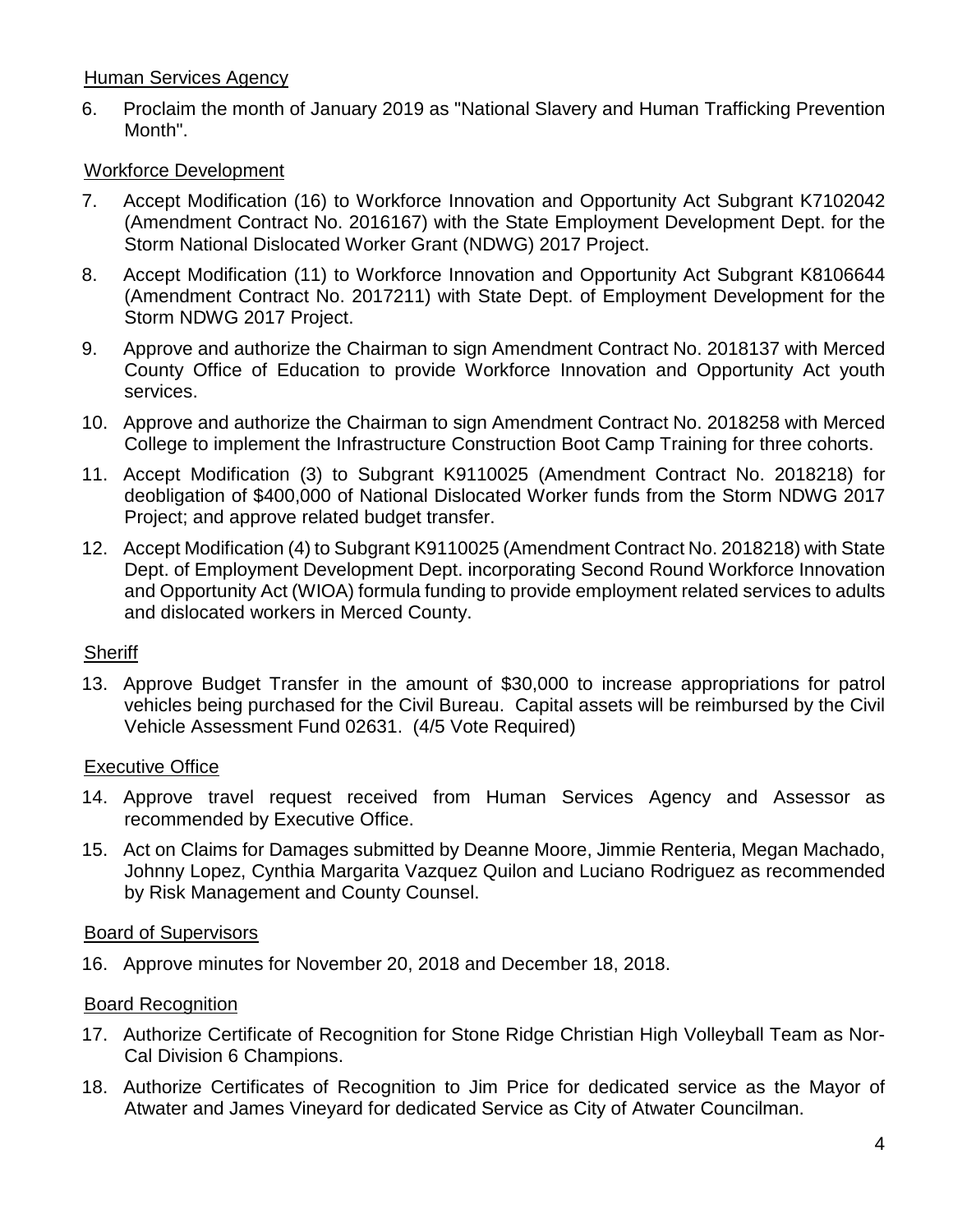- 19. Authorize Certificates of Recognition to various individuals selected as recipients of the Merced County Association of Realtors Annual Awards.
- 20. Authorize Certificate of Recognition to Golden Valley Health Centers-Merced Dental for Grand Opening and Ribbon Cutting.
- 21. Authorize Certificate of Recognition to Israel Acosta for Graduation from Veterans Treatment Court.
- 22. Authorize Certificates of Recognition to various individuals for graduation from the Parent Leadership Training Institute.
- 23. Authorize Certificate of Recognition to Dick Monteith in Celebration of 12 Years of Service to Stanislaus County Community as County Board of Supervisor.
- 24. Authorize Certificates of Recognition to various individuals for dedicated service to the Los Banos Golden Agers Club.
- 25. Authorize Certificates of Recognition for completing the LiUNA Infrastructure Construction Boot Camp to Nicole DiLeva, Eunice Isler, Tyriqa Estella Turner, Daniel Ibarra, Theresa Tillery, Charlotte Key, Abel Guerra and Contrail Dixon.
- 26. Authorize Certificate of Recognition to Tech Sergeant Douglas Reed in Honor of Service in the United States Air Force.

# REGULAR CALENDAR

### BOARD ACTION

#### PUBLIC WORKS

- 27. Relieve the Public Works Roads and Building Services of accountability of the following fixed assets inventory: #0040013 Smartnet Mostar, #0045489 HP Laser Jet III Printer, #0023333 Semi Tilt Bed Trailer, #0023361 CAT Motor Grader, #0039871 Airless Paint Striper, #0056757 Panasonic DP-8045 Copier, #0056801 Konica Minolta Bizhub 601, #0040072 Water Truck, and #0037846 Simpson Power Washer; and approve the Auditor Controller to remove the items from the Public Works Roads and Building Services Fixed Asset Inventory. **APPROVED AS RECOMMENDED AYES: ALL**
- 28. Retainer Agreement with Quincy Engineering for On-Call Roadway and Bridge Design Services; authorize the Chairman to execute the Agreement; and, authorize the Director of Public Works to execute individual Project Supplements upon review by County Counsel. **AUTHORIZED CONTRACT NO. 2019004 AS RECOMMENDED AYES: ALL**
- 29. Retainer Agreement with Drake Haglan and Associates for On-Call Roadway and Bridge Design Services; authorize the Chairman to execute the agreement; and authorize the Director of Public Works to sign individual Project Supplements upon review by County Counsel.

### **AUTHORIZED CONTRACT NO. 2019005 AS RECOMMENDED AYES: ALL**

30. Contract with Pad-Yak Shack for kayak and paddleboard rental service and picnic supply concession at Lake Yosemite. (4/5 Vote Required)

### **AUTHORIZED CONTRACT NO. 2019006 AS RECOMMENDED AYES: ALL**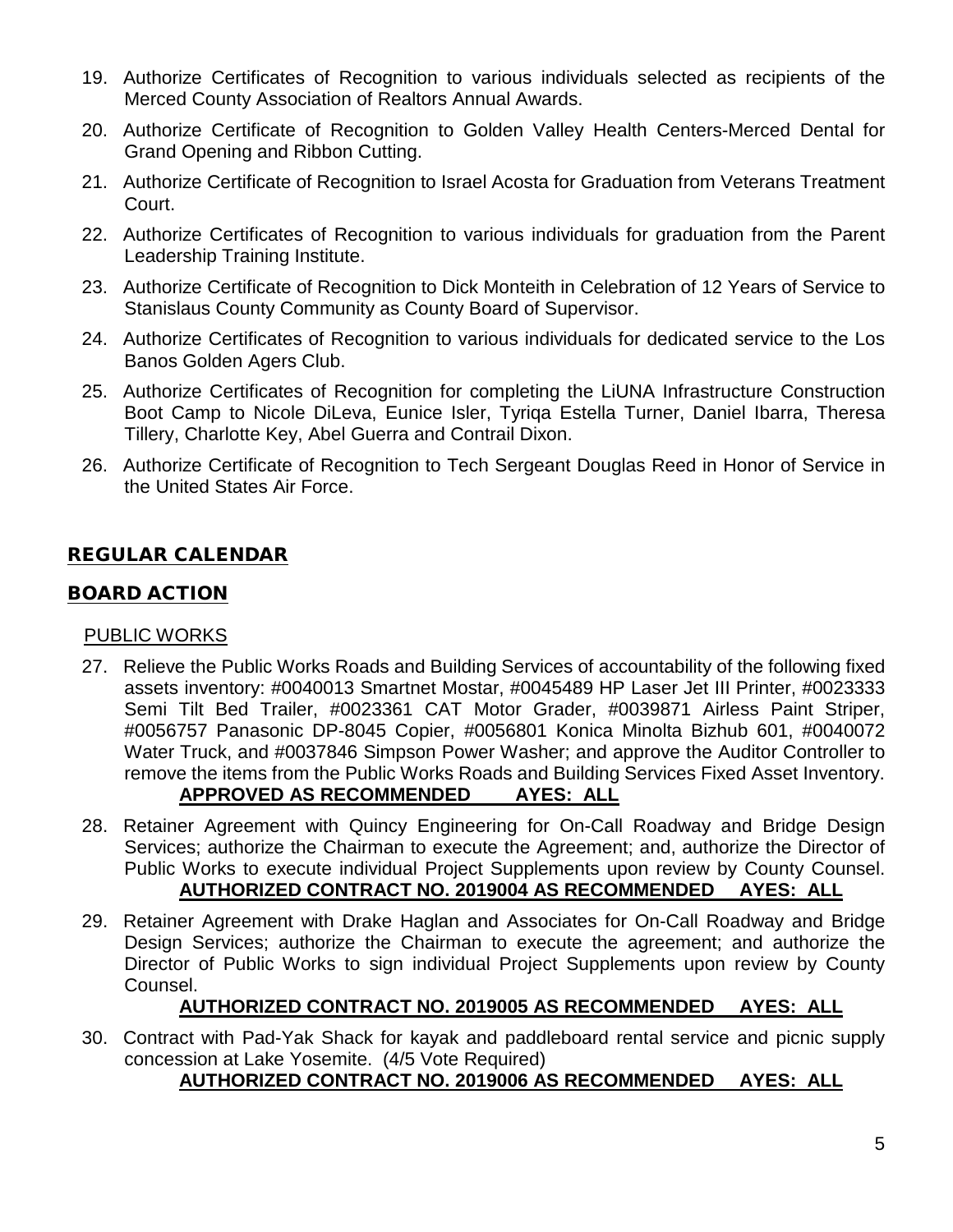# AG. COMMISSIONER

31. Contract with California Dept. of Food and Ag. for Asian Citrus Psyllid detection and survey program.

## **AUTHORIZED CONTRACT NO. 2019007 AS RECOMMENDED AYES: ALL**

32. Contract with California Dept. of Food and Ag. for Bee Safety Inspection activities. **AUTHORIZED CONTRACT NO. 2019001 AS RECOMMENDED AYES: ALL**

# HEALTH

33. Approve submission of an application to the California Dept. of Social Services, Office of Child Abuse Prevention - Road to Resilience Grant; ratify the electronic signature of the non-binding Application by the Director of Public Health; and return to the Board if awarded.

## **APPROVED AS RECOMMENDED AYES: ALL**

- 34. Approve submission of an application to the United States Dept. of Agriculture, Office of Community Food Systems - Farm to School Grant; ratify the electronic signature of the nonbinding application by the Director of Public Health; and return to the Board if awarded. **APPROVED AS RECOMMENDED AYES: ALL**
- 35. Contract with California Dept. of Health Care Services for funding of Medi-Cal Administrative Activities; authorize the Chairman to sign the contract; and adopt the resolution.

# **AUTHORIZED CONTRACT NO. 2019003 AND RESOLUTION NO. 2019-01 AS RECOMMENDED AYES: ALL**

### BEHAVIORAL HEALTH AND RECOVERY SERVICES

36. Contract with Lifestyle Management Inc. for Behavioral Health and Recovery Services oversight of Lifestyle Management's First Offender and Multiple Offender Drinking Driver Program services.

### **AUTHORIZED CONTRACT NO. 2019008 AS RECOMMENDED AYES: ALL**

### HUMAN SERVICES AGENCY

37. Authorize Administrative Services Support Services, in conjunction with Human Services Agency, to prepare and release a Request for Proposal (RFP) for DoWith services; select the most responsive provider; negotiate an agreement; and return to the Board with a negotiated contract for final approval.

# **APPROVED AS RECOMMENDED AYES: ALL**

38. Authorize Administrative Services Support Services, in conjunction with Human Services Agency, to prepare and release a Request for Proposal (RFP) for National Family Caregiver Support Program Services; select the most responsive provider; and return to the Board with the negotiated contract for final approval, upon review by County Counsel.

# **APPROVED AS RECOMMENDED AYES: ALL**

- 39. Authorize Administrative Services Support Services, in conjunction with Human Services Agency, to prepare and release a Request for Proposal (RFP) for Home Visitors Services; select the most responsive provider; negotiate an agreement; and return to the Board with the negotiated contract for final approval, upon review by County Counsel. **APPROVED AS RECOMMENDED AYES: ALL**
- 40. Authorize Human Services Agency to apply and accept the California Emergency Solutions and Housing Program Grant; adopt resolution; and, approve budget transfer in the amount of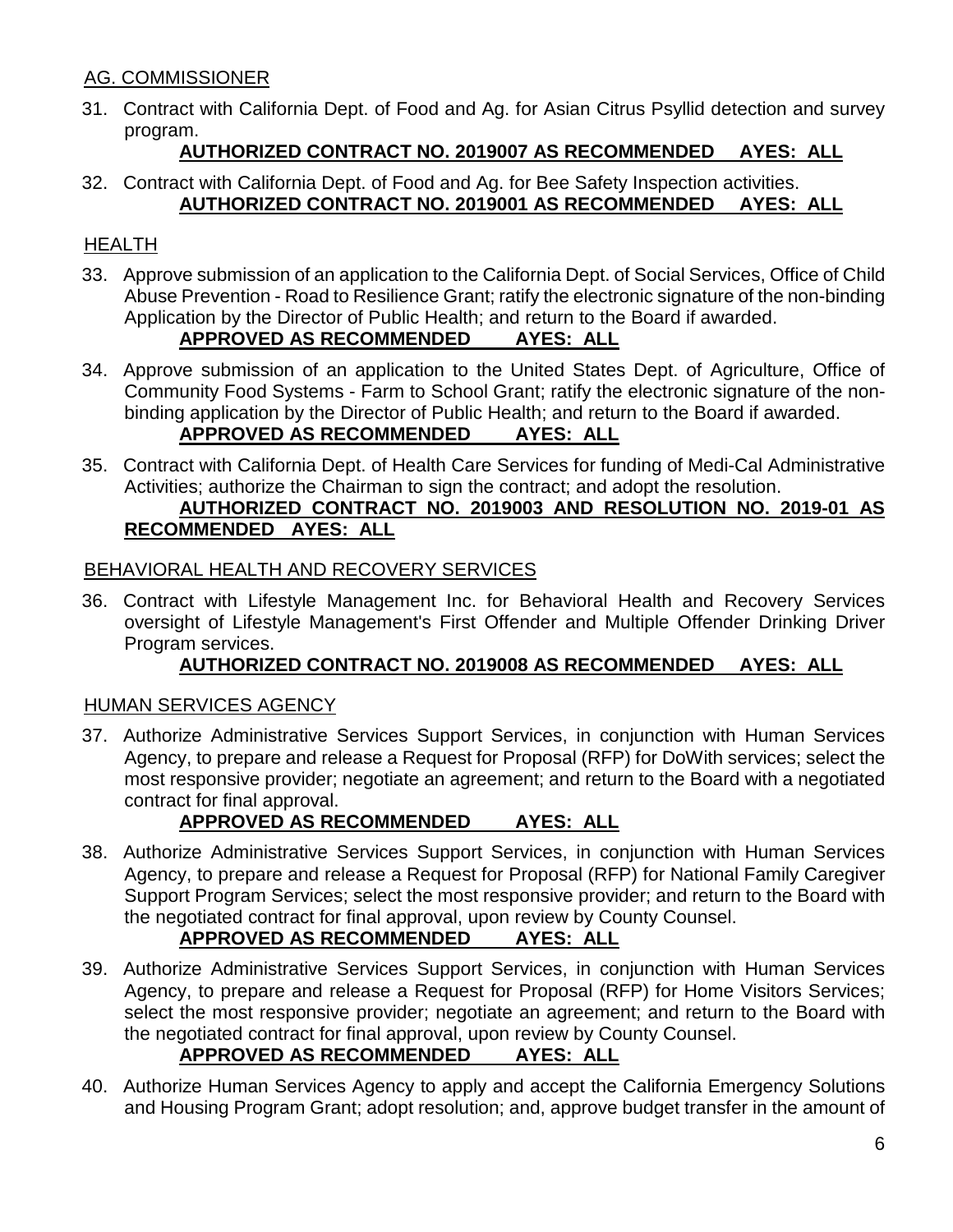#### \$2,383,716. (4/5 Vote Required) **AUTHORIZED CONTRACT NO. 2019011 AND ADOPTED RESOLUTION NO. 2019- 02 AS RECOMMENDED AYES: ALL**

### COMMUNITY AND ECONOMIC DEVELOPEMENT

41. 1) Approve the FY 2019-2020 budget for the Central Delta-Mendota Activity Agreement, as recommended by the Agreement's Management Committee, for the performance of services necessary to comply with the Sustainable Groundwater Management Act (SGMA); 2) Approve the FY 2019-2020 budget for the Northern Delta-Mendota Activity Agreement, as recommended by the Agreement's Management Committee, for the performance of services necessary to comply with SGMA; and, 3) Authorize payment to the San Luis & Delta-Mendota Water Authority for Merced County's allocation of the Central and Northern region Delta-Mendota Activity Agreement budgets in the approximate amounts of \$29,595 and \$4,623, respectively.

### **APPROVED AS RECOMMENDED AYES: ALL** *REVIEW BOARD ORDER – SEE PAGE 11 AND 12*

### WORKFORCE DEVELOPMENT

42. Interdepartmental Contract with Merced County Dept. of Public Works to provide temporary worksite for eligible participants under the Storm National Dislocated Worker Grant for cleanup and recovery efforts of the winter 2017 storms.

### **AUTHORIZED CONTRACT NO. 2019009 AS RECOMMENDED AYES: ALL**

43. Contract with California Employers Association to provide a dedicated Human Resource Hotline to Merced County Employers.

### **AUTHORIZED CONTRACT NO. 2019010 AS RECOMMENDED AYES: ALL**

#### CHILD SUPPORT SERVICES

44. Contract with Calserve, Inc. for service of process, and authorize the Chairman to sign the contract.

### **AUTHORIZED CONTRACT NO. 2019012 AS RECOMMENDED AYES: ALL**

45. Memorandum of Agreement with California Dept. of Child Support Services for the Office of Child Support Enforcement (OSCE) Discretionary Grant #90FD0215-01-0; and, authorize the Director of Child Support Services, or designee, to sign and execute all necessary documents related to the grant; and approve related budget transfer. (4/5 Vote Required)

## **AUTHORIZED CONTRACT NO. 2019013 AS RECOMMENDED AYES: ALL**

### **ELECTIONS**

46. Ratify Contract with the Secretary of State for reimbursement of costs related to the HAVA Polling Place Accessibility Training Program.

# **AUTHORIZED CONTRACT NO. 2019002 AS RECOMMENDED AYES: ALL**

### **SHERIFF**

47. Contract with U.S. Dept. of Justice-Bureau of Justice Statistics for NCS-X Implementation Assistance Program; and authorize the Sheriff to sign the cooperative agreement. **AUTHORIZED CONTRACT NO. 2019014 AS RECOMMENDED AYES: ALL**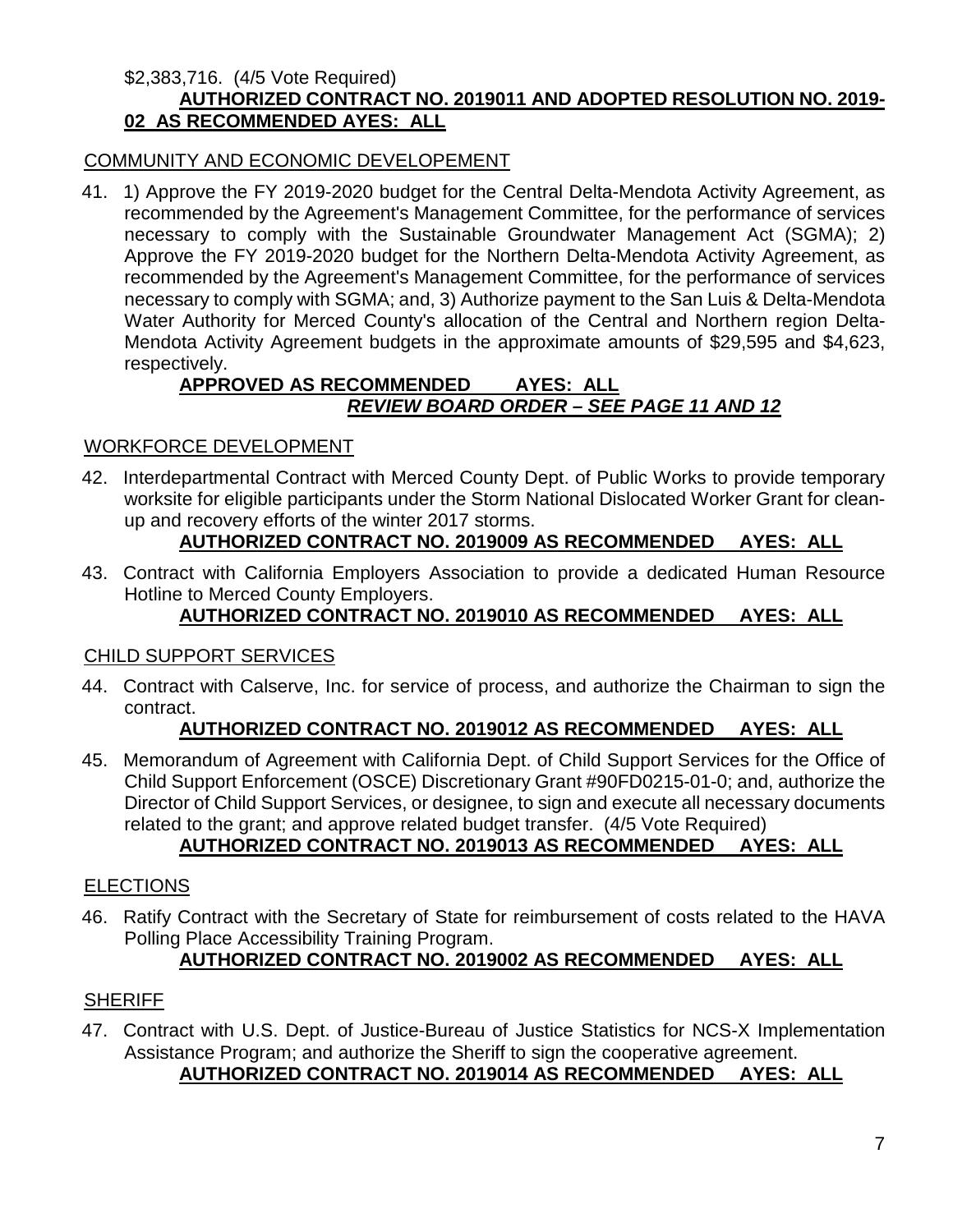### PROBATION

48. Approve the AB 109 FY 2018/19 budget modification as recommended by the Community Corrections Partnership; approve the addition of (1) Sheriff Community Services Technician I/II (Class 7662/7663, Range 62.0/65.0) in Budget Unit 22100 to assist with evidence processing; approve the amending resolution to the Position Allocation Resolution 06-120/A; and approve the corresponding budget transfer. (4/5 Vote Required)

# **ADOPTED RESOLUTION NO. 2019-03 AS RECOMMENDED AYES: ALL**

### BOARD APPOINTMENTS

49. Approve changes to the Bylaws of the Santa-Cruz-Monterey-Merced Managed Medical Care Commission.

### **APPROVED AS RECOMMENDED AYES: ALL**

50. Appoint Jorge De Nava Jr., Executive Director of Central Valley Opportunity Center to serve on the Merced County Workforce Development Board, filling an unexpired term until, June 30, 2019 as a Workforce Representative.

## **APPROVED AS RECOMMENDED AYES: ALL**

51. Appoint Thomas Min as the Board of Supervisors ex officio in place of the County Board Chair, and George Leavell as an additional trustee to the Law Library Board of Trustees for 2019.

## **APPROVED AS RECOMMENDED AYES: ALL**

52. Reappoint Jose Resendez to serve on the Housing Authority of the County of Merced, representing Tenant Appt./Public Housing-At Large and Evelyne Dorsey representing Tenant Appt./Sec. 8-At Large, until October 19, 2020.

## **APPROVED AS RECOMMENDED AYES: ALL**

53. Appoint Melissa Cearley to serve as a member of the Library Advisory Commission, representing District 4, filling an unexpired term until August 31, 2019.

# **APPROVED AS RECOMMENDED AYES: ALL**

# BOARD INFORMATION & POSSIBLE ACTION

- 54. Health Dept. re: Memorandum of Understand Contract No. 2008015 with San Joaquin County is currently in effect with an option to automatically renew until canceled by a 30 day notice, effective 1/8/2019.
- 55. Health Dept. re: Amendment of Contract No. 2010280 with Central California Alliance for Health for Physician Services.
- 56. Administrative Services Dept re: Purchase of contraband detection equipment for the Fire Department pursuant to Ordinance No. 1678, Chapter 5.12.040, category 1.
- 57. Public Works re: Contract No. 2017086 (JOC-05) was awarded to T & S West, Linden, CA, an amount Not-to-Exceed \$1,500,000 for Building Construction Remodeling, Repairs and Maintenance Services.

# *REVIEW BOARD ORDER – SEE PAGE 12*

58. Public Works re: Contract No. 2017087 (JOC-06) was awarded to Haus Construction, Fresno, CA an amount Not-to-Exceed \$1,500,000, for Building Construction Remodeling, Repairs and Maintenance Services.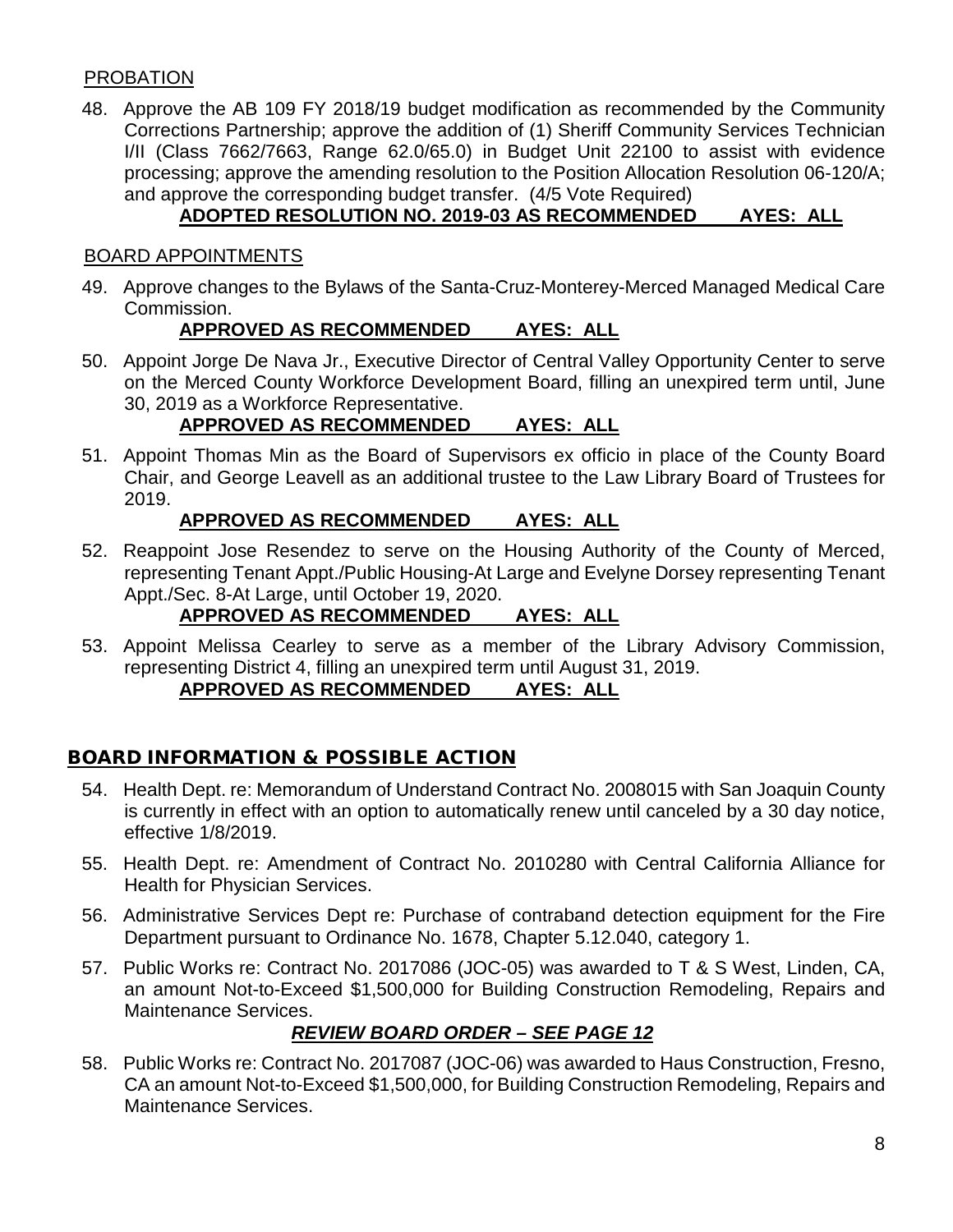- 59. Public Works re: Contract No. 2018222 awarded to Commercial Construction of Merced, in the amount of \$467,990, for Board Office and Board Chambers Accessibility and Security Project.
- 60. Federal Emergency Management Agency re: Letter of Map Revision Based on Fill Determination Document (Removal).

#### **THE BOARD ADOPTED A RESOLUTION IN MEMORY OF GREG MCDANIEL AND ADJOURNED THE MEETING AT 11:04 A.M. UNTIL TUESDAY, JANUARY 29, 2019 AT 10:00 A.M.**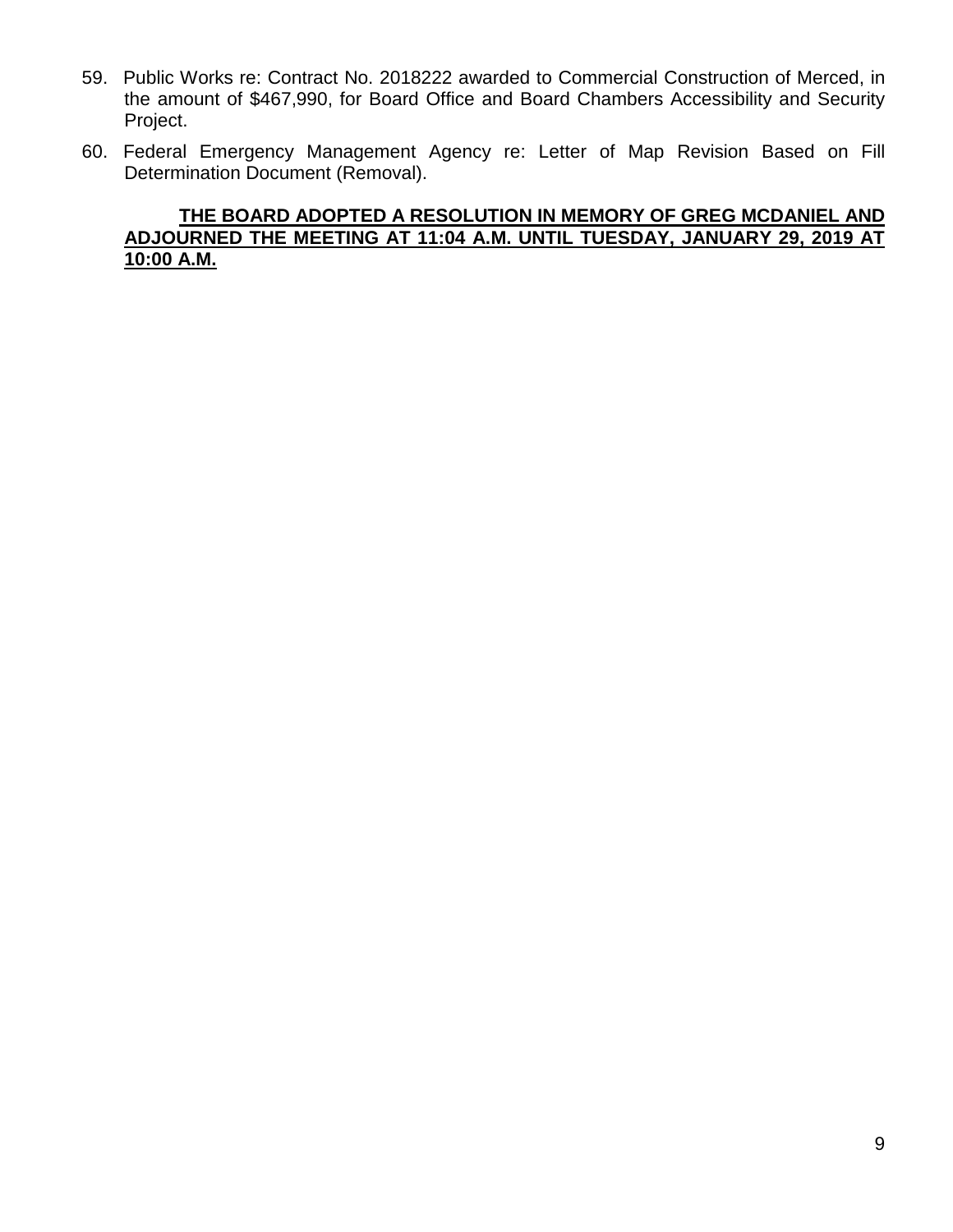### **BOARD ORDERS – SUMMARY ACTION MINUTES – JANUARY 15, 2019**

#### **10:00 A.M. SCHEDULED ITEM 2019-1-15 PUBLIC OPPORTUNITY**

Mark Lawson, Fire Division Chief announces his retirement.

Nancy Koerperich, Fire Chief announces she is taking a position in Southern California as the Assistant Region Fire Chief.

Mike Van Loben Sels, Acting Fire Chief introduces himself and gives background on his experience.

Salvadore Walle, Winton resident comments on his son's legal issues and price of attorney fees.

Paul Garcia, Delhi resident comments on safety issues in Delhi.

Herb Figaroa, Winton resident comments on the lack of service he received from Central California Legal Services.

Present: Pareira, Espinoza, Lor, McDaniel, Silveira

#### **10:00 A.M. SCHEDULED ITEM 2019-1-15 PUBLIC WORKS – FIRST READING – PROPOSED ORDINANCE**

A time and date previously scheduled to consider a First Reading of a proposed ordinance amending the refuse service fees, which increases refuse service fees by 4.27% for the County Solid Waste Franchise Areas 1 through 5, in unincorporated areas of Merced County north of Highway 140 (Amends Ordinance No. 1957 and Chapter 5.90 of the Merced County Code).

Public Works Director Dana Hertfelder reviews the staff report.

Supervisor Silveira request an explanation for the rate increase.

Joe Cadalgo, Public Services Manager for WM Disposal, states the increase is due to an increase in operating costs, and the contract allows for a 100 % CPI increase.

Supervisor Silveira states in the past when the rates were increased information given to customers indicating the Board increased the rates. Supervisor Silveira states he would like the information provided to customers to reflect that WM Disposal requested the rate increase.

Mr. Cadalgo states that WM Disposal will amend their notification to customers.

The Board has brief discussion regarding the CPI and the language used when presenting rate increase requests to the Board.

Supervisor Lor questions what residents are currently paying.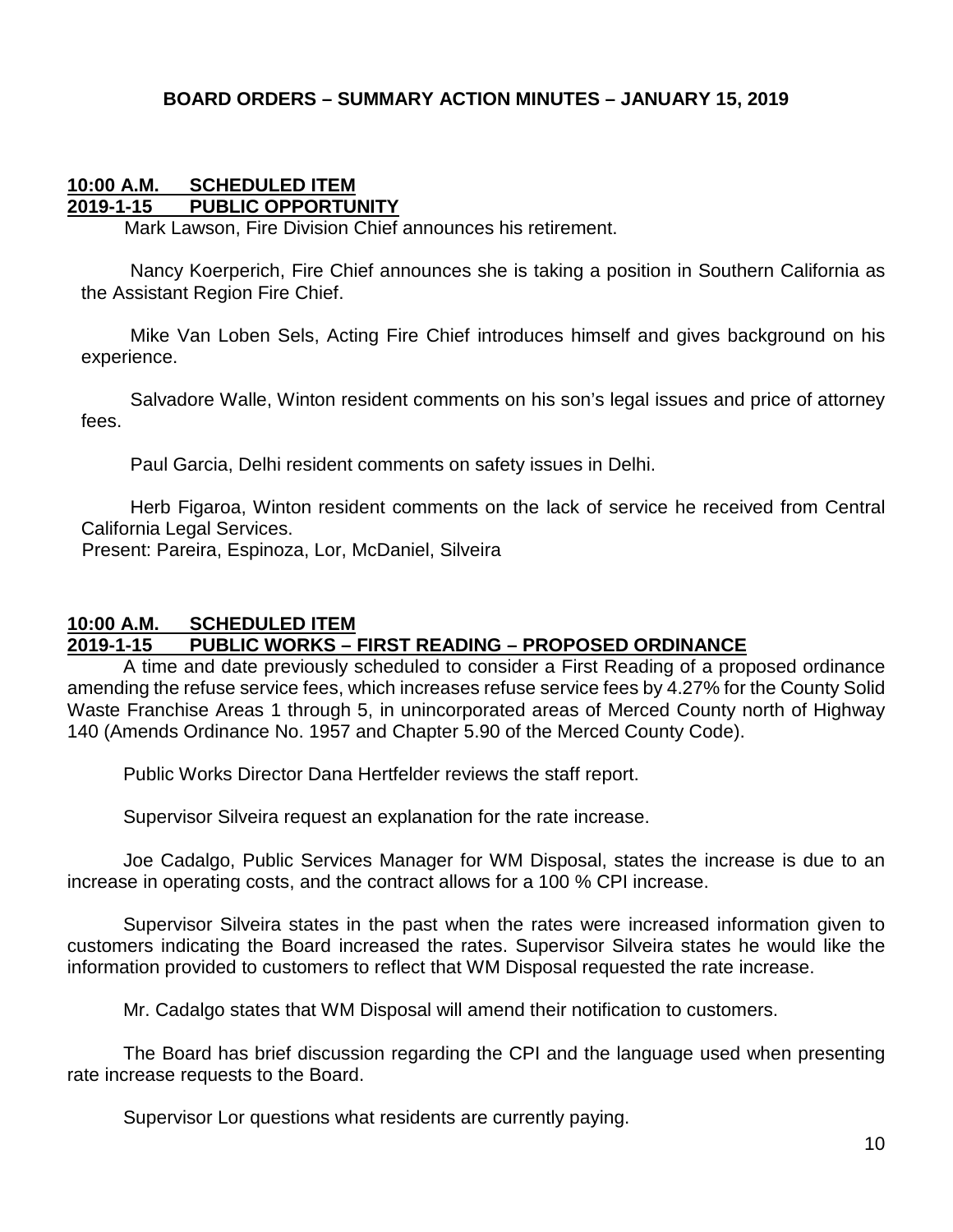Mr. Cadalgo states the costs will be about 90 cents more.

Supervisor Silveira requests justification for the increase.

The Chairman asks if there is anyone present wishing to speak.

Salvador Walle, Winton Municipal Advisory Council Chairman, states the rate increase is just for trash service and does not include sewer rates.

Upon motion of Supervisor McDaniel, seconded by Supervisor Espinoza, duly carried, the Board waives further reading of the Ordinance.

Ayes: Pareira, Espinoza, Lor, McDaniel, Silveira

Upon motion of Super McDaniel, seconded by Supervisor Lor, duly carried, the Board sets the second reading and possible adoption of the proposed Ordinance for January 29, 2019 at 10:00 a.m.

Ayes: Pareira, Espinoza, Lor, McDaniel, Silveira

### **10:00 A.M. SCHEDULED ITEM**

### **2019-1-15 TREASURER/TAX COLLECTOR – PUBLIC HEARING – ORDINANCE NO. 1968**

The time and date previously scheduled for a public hearing to consider the Proposed Ordinance entitled "An Ordinance amending the Merced County Treasurer-Tax Collector Fee Schedule" (Amends Ordinance No. 1964 and County Code Chapter 5.56.10).

Treasurer/Tax Collector Karen Adams reviews the staff report.

Upon motion of Supervisor McDaniel, seconded by Supervisor Lor, duly carried, the Board waives further reading of the Ordinance. Ayes: Pareira, Espinoza, Lor, McDaniel, Silveira

The Chairman opens the public hearing and asks if there is anyone wishing to speak. No one speaks.

Upon motion of Supervisor McDaniel, seconded by Supervisor Lor, duly carried, the Board adopts Ordinance No. 1968 amending the Merced County Treasurer-Tax Collector Fee Schedule" (Amends Ordinance No. 1964 and County Code Chapter 5.56.10). Ayes: Pareira, Espinoza, Lor, McDaniel, Silveira

#### **ACTION ITEM # 41**

### **2019-1-15 COMMUNITY AND ECONOMIC DEVELOPMENT**

The Clerk announces the Central and Northern Delta-Mendota SGMA Services Activity Agreements Fiscal Year 2019-2020 Budgets are before the Board for consideration.

Paul Garcia, Delhi resident comments on the budget amounts per year.

County Executive Officer Jim Brown states the annual dollar amount is a share of cost.